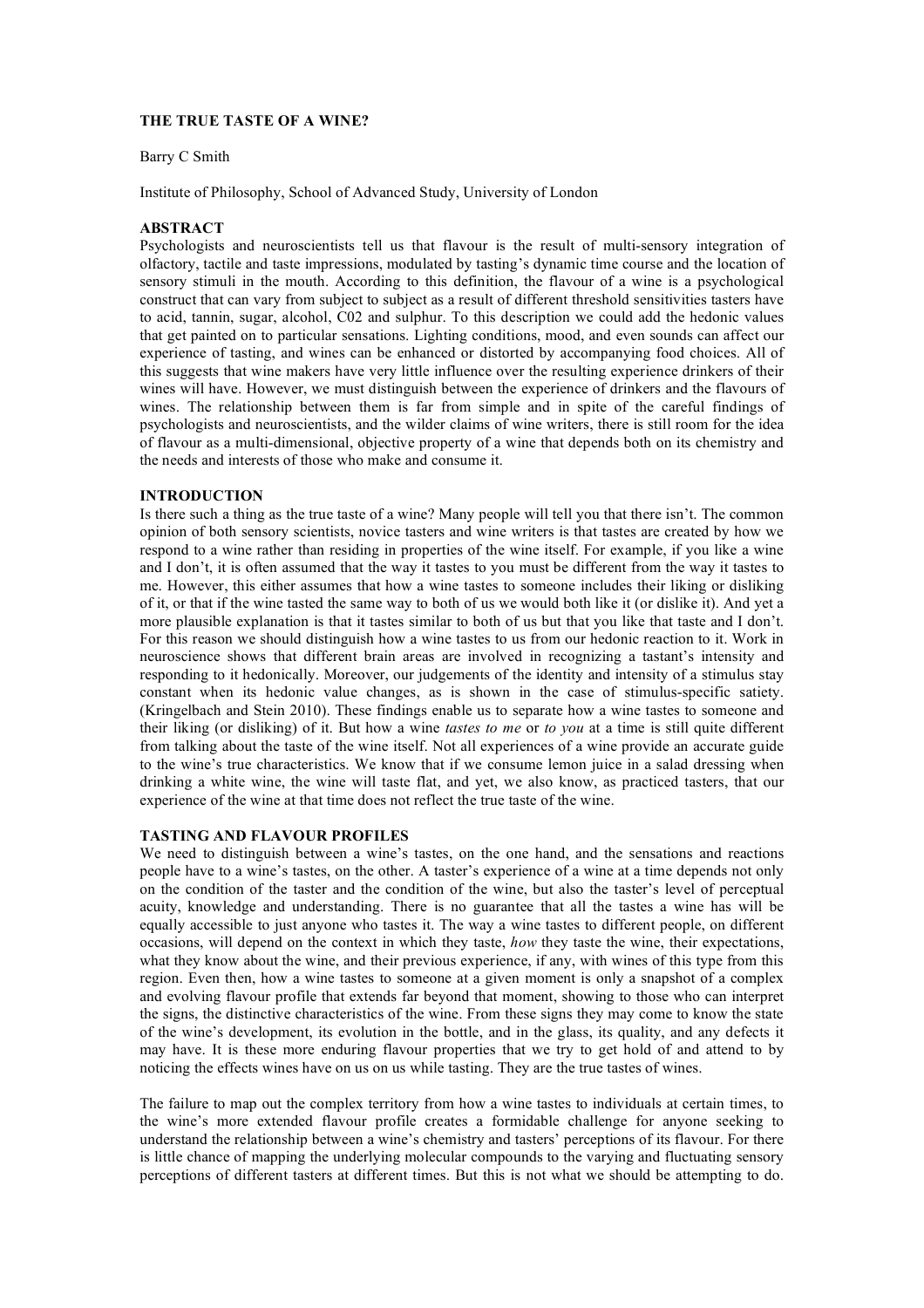The proper goal is to understand the chemical basis for the more enduring, emergent properties of flavour profiles that we try, as experienced tasters, to identify through the repeated series of snapshots tasting provides.

# **TASTING AS SENSATION OR PERCEPTION**

So far we have said enough to reject a pure sensation view of tastes, according to which taste sensations are not about anything beyond themselves. On this view the way something tastes is immediately known to us and is exactly as it appears. This is because sensations are properties of our experience. But the taste properties of wines that we attend to are not just aspects of our experience; they include properties like the silk or satin texture of a wine, which are not properties of our sensations but properties of the wine.

Tasting is not just about sensations. It produces perceptual experiences, which, with understanding and practice, reveal how things are with respect to properties - flavour properties - of foods and liquids themselves. We learn about a wine's properties through sensations, but sensations are not the objects of perception: these are flavours. In saying this we face some difficult questions. Why are flavours so difficult to identify and why are they so hard to explain?

# **TASTING AND FLAVOUR PERCEPTION**

A more sophisticated challenge to the view that wines themselves have tastes or flavours comes form recent findings in cognitive psychology and neuroscience about the nature of tasting. It is now widely accepted that the senses do not operate in isolation but typically interact to combine inputs from different sensory channels into single, unified experiences. This is especially true in tasting. We do not taste with our tongues alone. The experience of tasting results from the multi-sensory integration of information from touch, taste, and smell, modified at times by our expectations (Yeomens et al. 2008). Touch provides information of how creamy a sauce is, or how oily a wine is. The remainder of what we ordinarily call *taste* is actually a mixture of taste and smell. People are mostly unable to separate these components in experience, since the type of smell involved is retronasal olfaction, which occurs when we exhale and odours travel from the mouth to the olfactory receptors at the bridge of the nose. Retronasally detected smells provide the largest part of what we call taste, which is why people who lose their sense of smell often think they cannot taste anything. When questioned, patients will admit they can taste basic gustatory qualities like salt, sweet, sour, bitter, savoury and metallic, but everything else, missing from their taste experiences, is due to retronasal olfaction. It is because what we ordinarily call *taste* involves olfaction, gustation and oral-somatosensation that food scientists prefer to use the word *flavour* to describe what we experience. Flavour perception is, arguably, one of our most multisensory experiences, drawing as it does on several senses including, according to some, audition and vision (Zamprini & Spence 2004).

Multi-sensory perception is wide-spread. We do not just hear with our ears, we use our eyes to locate the apparent sources of sounds, as happens in the cinema when we 'hear' the sounds of voices coming from the actors' mouths on the screen although the sounds are actually coming from the sides of the theatre. This is known as the ventriloquism effect. (Alais & Burr 2004). Similarly, retronasally detected odours are experienced as tastes, and thought of as occurring in the mouth even though they are produced by olfactory receptors in the nose. They get re-located to the mouth, just as the sounds of cinema actors' voices get re-located to the mouths on the screen. This location illusion is due to oral sensations capturing our attention and making it seem as though retronasally produced olfactory experiences are occurring in the same place: the mouth. As well as these multi-sensory integrations of different inputs, there are cross-modal effects where activity in one sense boosts activity in another. Manufacturers know that certain odours in shampoos can make hair 'feel' softer; and drinks manufacturers know that liquids coloured red appear to taste sweet, while liquids coloured green appear to taste sour. (Spence et al. 2010). Odour-taste interactions, such as the sweetness enhancement effect, occur where combining a liquid with the aroma of vanilla makes what we sip 'taste' sweeter than it does when tasted on its own (see Stevenson 2009 for a summary).

## **FLAVOUR AS PSYCHOLOGICAL CONSTRUCT OF REAL PROPERTY?**

The way perceptual processes unite disparate elements into single percepts have led psychologists and food scientists to think of flavours as psychological constructs, something manufactured by the mind in response to different sapid and odorous substances. (Prescott 1999). However, the psychological findings concern the manufacture of *flavour perception*, not the manufacture of *flavours* themselves.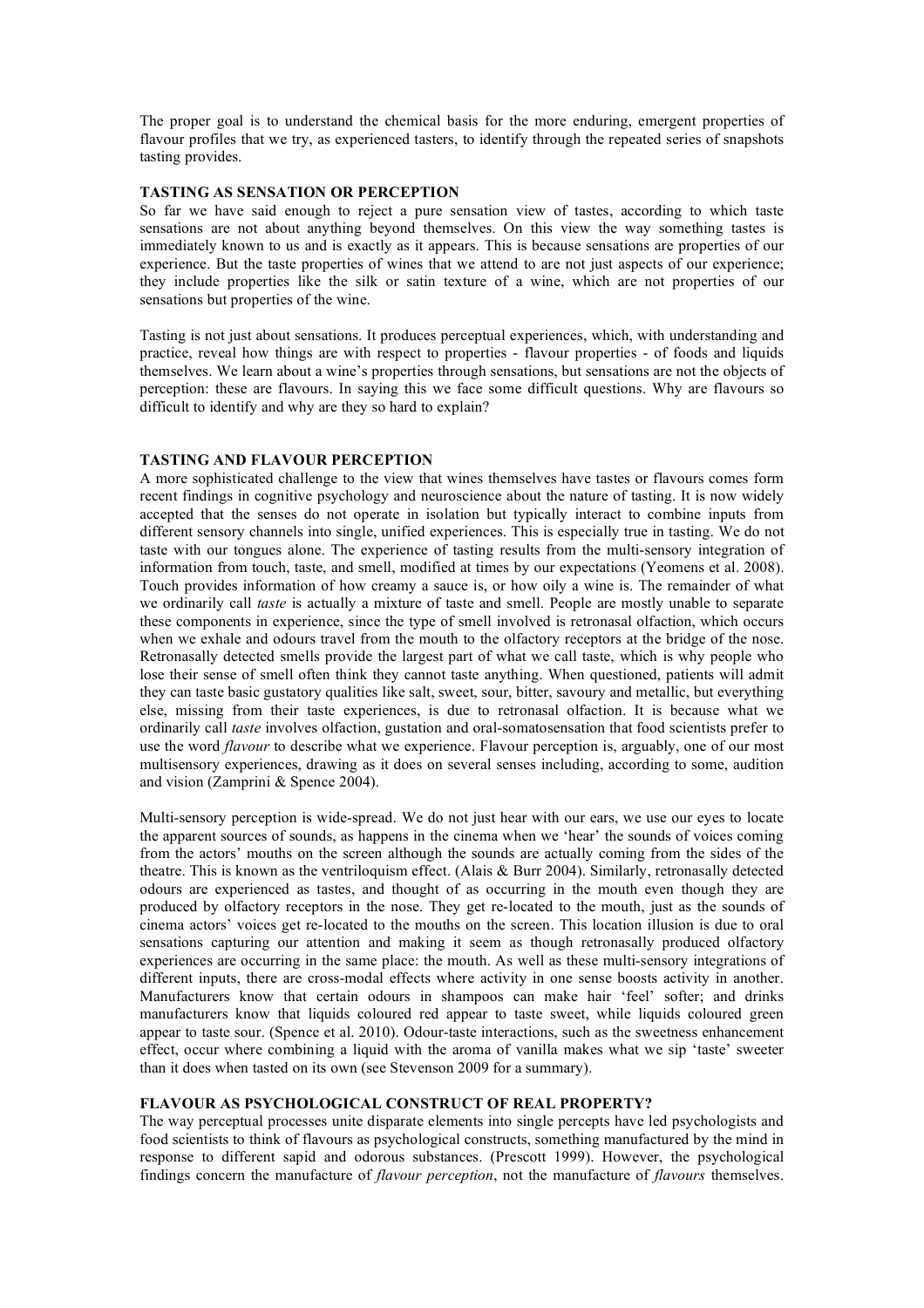We need to distinguish flavour and flavour perception just as we distinguish sound and sound perception, colours and colour perception. Flavour perception arises from the integration of separate sensory inputs: flavour does not. The sapid, odorous and textural properties of flavoured substances give rise to sensory inputs in tasters that get fused into unified percepts of flavour. Unlike sounds and colours, flavours can only be experienced through the combined workings of several sense modalities. Multi-sensory integration unites information from different sensory inputs into perceptual experiences of flavour, where the exact nature of those experiences depends on the precise arrangements of textures, odours, tastants (and irritants perhaps) that generate the sensory inputs. These fused multisensory experiences enable us to track emergent properties of the precise chemical configurations in wines that produce such integrated experiences. It is the delicate configurations of a wine's compounds, and their desired characteristics, that tasters respond to, and wine makers aim to produce. In terms of chemistry, flavours arise from multi-dimensional clusters of odourous, sapid and textured substances that affect our olfactory, gustatory and oral-somatosensory systems. In terms of psychology, flavours are the relatively stable properties of foods or liquids we latch on to through a varying set of tasting responses. The task of the flavour perception system is to track the presence of flavours in foods and liquids in order to guide successful food choice.

### **SINGLE FLAVOURS**

The stability of flavours is often questioned because of individual differences in the thresholds sensitivities of tasters. And yet beyond the range of basic tastes – salt, sweet, bitter, sour, savoury and metallic – there is a large class of single (not simple) tastes that people can easily recognize and agree upon on: strawberry, coconut, peppermint, banana, onion, raspberry, aniseed, cinnamon (Sibley 2001). We do not regard such singular tastes as combinations of other flavours, but as distinctive flavours in their own right. We name them by the items that have those flavours. By contrast, wines of any interest have distinctive but complex flavours that result from combining several single elements into a harmonious whole. The more successfully they combine, and the more unified our experience of the wine's overall flavour, the more difficult it is to discriminate the component parts without training. A wine's flavours may be precise and distinctive but lack a name. Although with experience we learn to name particular flavour constellations. We speak about a wine having the taste of a Mersault or a Volnay, even though we expect there to be room for variation within these categories. With enough experience, the category may become well enough fixed for one to classify a wine sample as being uncharacteristic for a Mersault, or to think of this uncharacteristically robust Volnay as more like a red Chassagne-Montrachet. Dividing up wine flavour space in this way on the basis of perceptual experience and prior knowledge can provide categories that make sense to ourselves and to others. Here we value, accurate and perceptive tasters whose insightful descriptions can bring something we are trying to fix on into sharper focus.

# **FLAVOURS AND COMPOUNDS**

The flavours that human tasters can appreciate depend on the precise configuration of textural, odorous and sapid properties in foods and wines that affect our gustatory, somatosensory, orthonasal and retronasal systems, leading to unified perceptions of flavours. These unified perceptions are produced by cross-modal effects and multi-sensory integration, but that doesn't make the flavours we perceive any less real. Substances with a single flavour can produce several effects on us at once. Take menthol notes, which we sometimes detect in wines. Here we have a mint-like flavour that is slightly bitter and cool in the mouth. It is produced by a bitter taste, a mint-like odour, and irritation of the trigeminal nerve, producing what is perceived as a 'cool' sensation without any change in temperature. Gustatory, olfactory and trigeminal systems are all required to produce the unified experience by which we perceive *accurately* the menthol flavour of a single substance. As for the sweetness enhancement effect, its robustness means that the resulting taste experiences count as genuine perceptions of the flavour of a wine, provided the effect is due to a taste-inducing odour from the wine rather than something external to it. In this case, it is not an illusion, like the ventriloquism effect mentioned above, but an example, unlike menthol, where more than one substance produces the perception of a singular flavour.

Chemical explanations may be straightforward where we are dealing with single flavour ingredients. Yet in wines of any interest there will be numerous flavour ingredients that make up the wine's overall flavour. The less integrated the flavour ingredients, the easier they are to detect and explain. This is why it is easier to describe and identify the parts of an imperfect wine whose components stand out and do not come together either in the wine or in our perception of it. It is conditions like these that enable oenologists to develop a small but technically accurate tasting vocabulary to describe wine faults.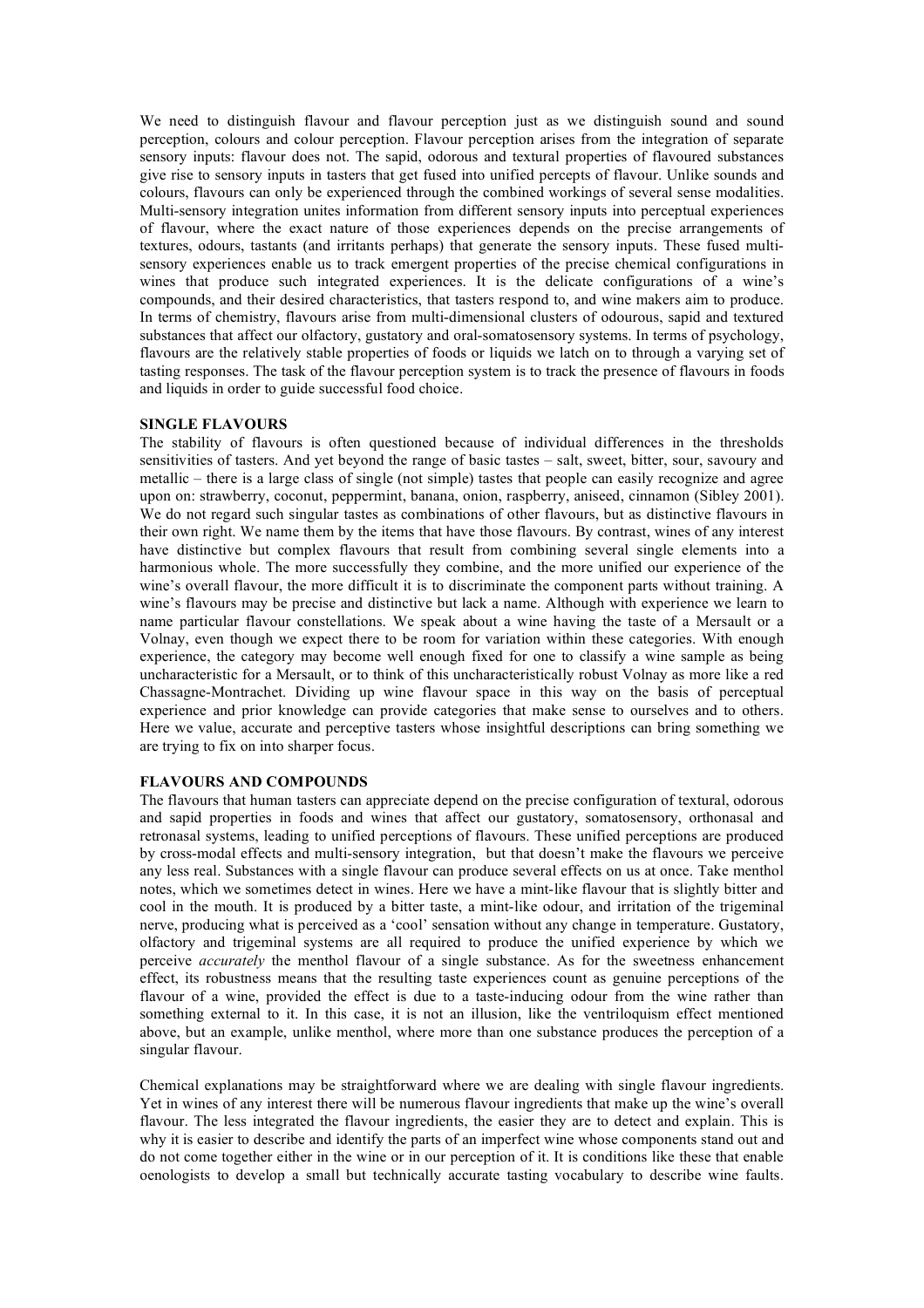However, the more complete and harmonious a wine, and the more integrated the various sensory inputs it gives rise to, the more difficult it will be to discern its various flavour ingredients and trace its chemistry. Something happens with such a desirable coming together of elements to give a great wine a complete and precise flavour; which we recognize it without being able to say very much about it.

#### **ANALYSING FLAVOUR**

The two obstacles to identifying the ingredients, and from there, the chemistry of a wine's flavour are the inherent difficulty of tasting, and the fact that the more complete and harmonious a wine, the less easy it is, even for experiences tasters, to identify its flavour ingredients. Also, experience is required to recognize the stage a wine has reached: how it is evolving in the bottle and in the glass. The flavour profile of a wine is not immediately recognizable even by experienced tasters, and not always recognised by all tasters. Tasters need to explore a wine with certain ideas in mind. In this way, tasting is a demanding exercise, as different from drinking as listening to music is from merely hearing it. Tasting requires skill, attention and active search. We need to concentrate on what the wine shows us, noting how it travels across the palate, how its flavour changes from start to finish, how it combines high and low notes, and how its acidity balances the sweetness of the fruit. Knowledgeable tasters will register the presence or absence of qualities at certain stages of tasting: the purity of fruit at the beginning, the depth of the mid-palate, the persistence in the finish. Special analytical tasting skills are needed to separate out each aspect of flavour while retaining the ability to tell synthetically how well they combine as a whole. We cannot concentrate too much on any one element without distorting our perception of the others. Tasting is thus a balancing act between receptivity and probing, and is always at risk of missing its target.

#### **A QUESTION OF BALANCE**

But what we set out to recognise – the flavour profile of a wine – is something that comes about through a series of decisions of the wine maker that govern the expression of those vines from that soil in that season. Wines are not merely ways to produce agreeable sensations in us. We should see them as achievements of wine makers who aim at certain characteristics and qualities in the wines they produce. They aim for harmonious and balanced wines, and often for wines that will only come into balance several years hence. If we know wines from that region, vineyard or domain, we may know what the wine maker is searching for and aiming to express, and we may be able to tell how close he or she is to achieving that aim in this vintage. The wines makers themselves will always know whether they achieved their aims in a given year. Understanding and experience will provide knowledge of how the wine is developing in the glass, how it has developed in the bottle, under what conditions it will reveal its best, and when it likely to peak; all of which guides our choice of when to drink it. Many of these characteristics and choice points will be a matter of human judgement and values, but that does not make the facts of flavour subjective. The property of balance in a wine, depending as it does the *perceived* harmony of elements by human tasters, cannot be reduced to the chemical sum of its parts. But it is none the less objective for that reason. It still depends on a relatively stable configuration of odorous, sapid and textured elements that that we, as human tasters – or the majority of us at any rate – find balanced, and prefer to other configurations, whether we have the concept of balance or not. The better integrated the fruit and the acidity, the oak and the alcohol, the more likely the wine is to give rise to an integrated perception of flavour that tasters find pleasurable. Balance is hard to achieve in wine making and it is not merely a matter of personal opinion. Successful wine making produces balanced wines and in trying to bring this about wine makers are interested to know why things turned out less well under some conditions than others. They are keen to know what role the decisions they made in the vineyard, or during fermentation, or throughout the *elevage*, or at bottling, may have had on the wine's resultant flavours. Here the sciences of oenology and chemistry are invaluable. At every stage, careful wine makers will be aware of, or will learn the effects of, any decision on other attributes of the wine. Much is known about good practices in the vineyard, but more remains to be learned about the subtle interactions in the winery.

We are finally in a position to say why we should speak of the true taste of a wine rather than speaking of the many ways it tastes depending on who is drinking it, or its temperature, or the glass in which it is served, or the food with which it is consumed. The way a wine tastes will vary under all these conditions but what allows us to say that there is one true or correct taste for a wine is the flavour profile that results from the aims and achievements of the wine maker. Good wine makers search for something from grapes grown in particular soils. They intervene to guide the process of growing and fermentation and do so because of what they are trying to achieve, aspiring to make wines that express certain qualities of place. Year by year they learn how best to capture what is given by nature and how